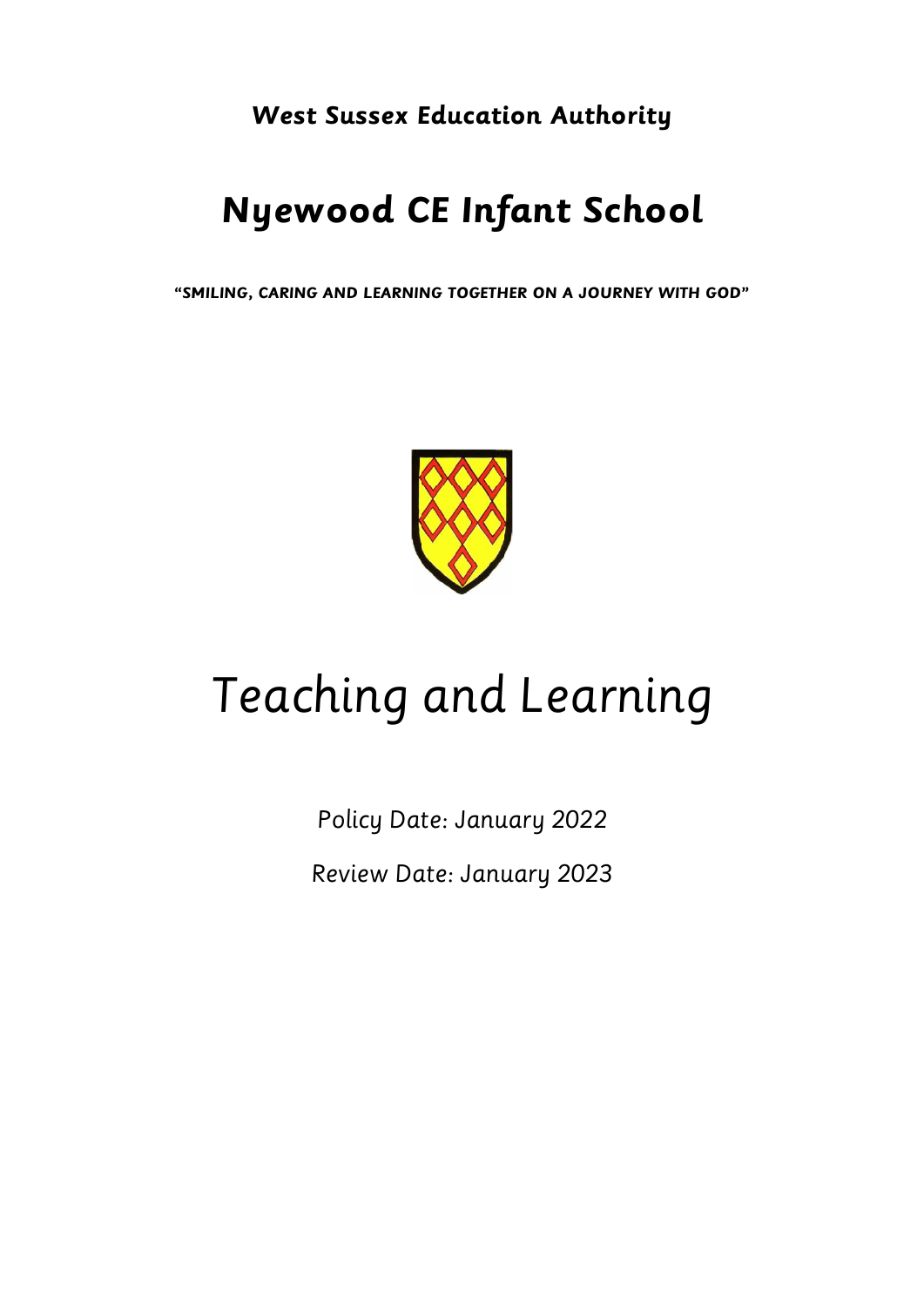#### **Nyewood CE Infant School**

#### COVID-19 pandemic

This policy has been written in accordance with usual school practices outside of the current COVID-19 pandemic. Please refer to the school's COVID-19 risk assessment and current teaching and learning handbook for specific guidance and any updates or changes.

#### **Introduction**

#### **Our Motto**

'Smiling, Caring and Learning Together on a Journey with God'

#### **Our Vision**

At Nyewood Church of England Infant School our children are **confident, happy** and **independent learners**  who take an active role **together in God's world.** 

#### **Our Approach**

- We have **high expectations** for all members of our Nyewood School Family. To ensure that our children are **well prepared** for their future journey in **God's world**, we are:
- Developing our school family within a Christian ethos which demonstrates cooperation and mutual respect where everybody feels safe, valued, supported and encouraged to achieve their best
- Providing a challenging learning environment that offers a range of exciting and meaningful learning experiences, to enhance individual skills and talents, so that every child sees themselves as a lifelong learner
- Delivering a curriculum which develops lively enquiring minds of highly motivated autonomous learners, who are prepared to take risks in their learning, supporting each other in failure and celebrating with each other in success
- Encouraging a greater understanding and appreciation of the world in which we live, and seeking opportunities to play an active part in it.

#### **Our School Family Life**

Nyewood CE Infant School is not only a school that children attend, but a family, to which they belong.

Our school family is strengthened and enriched by the life and teachings of Jesus, in accordance with the beliefs and traditions of the Christian faith. As an extension of this, we foster a set of core family values, that we encourage each member of our school family to come to understand and put into practice. These values permeate through all that we do.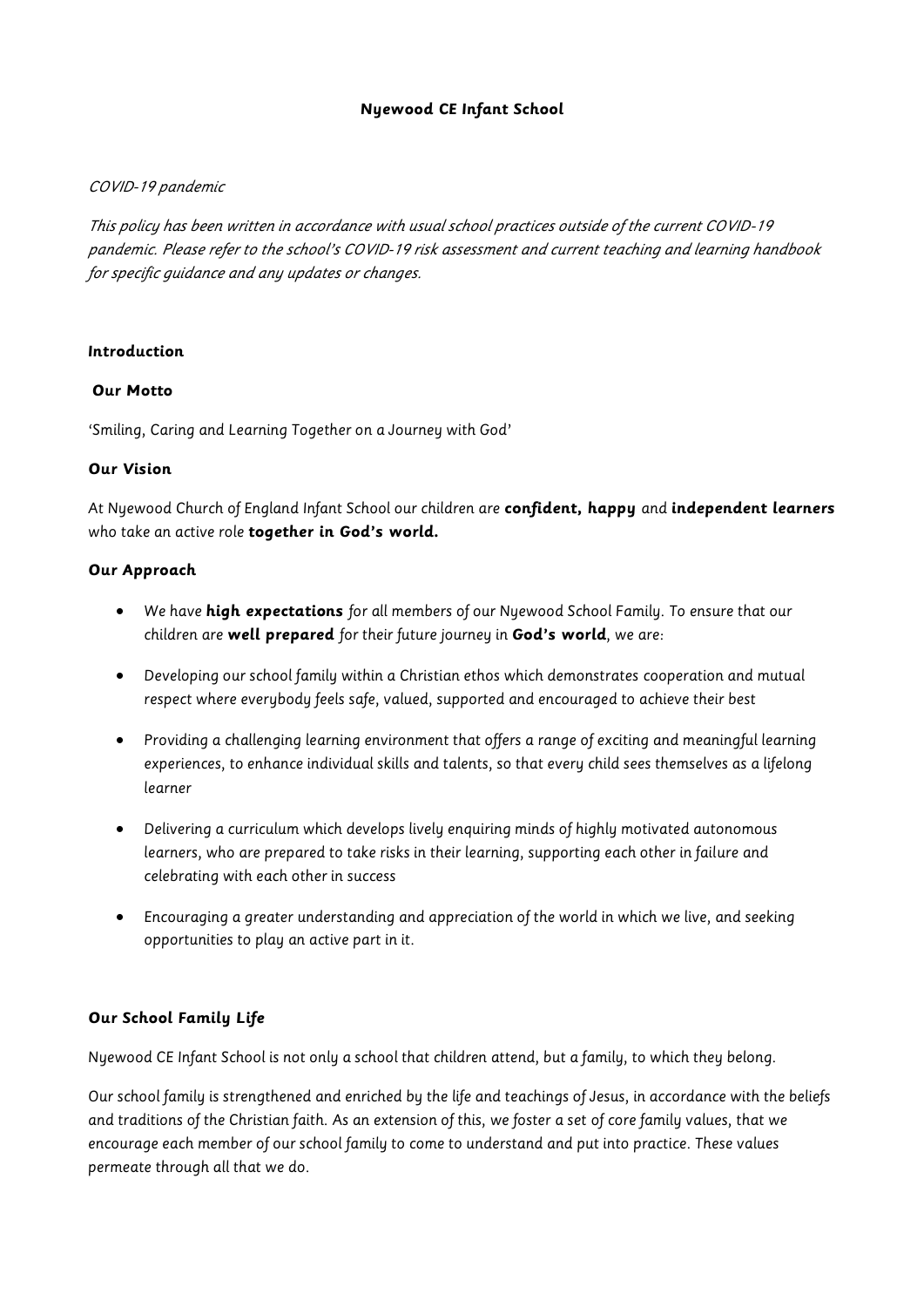#### **Uniqueness**

# **'You created my inmost being; you knit me together in my mother's womb. I praise you because I am fearfully and wonderfully made.' Psalm 139. 13-14**

We encourage our children to develop an understanding that they are uniquely made by God and that He gives us each gifts, talents and abilities which we have to nurture, grow and share with those around us.

#### **Spirituality**

#### **'I have come in order that they might have life – life in all its fullness.' John 10:10**

We encourage our children to reflect on their inner selves. To consider what they believe, value and feel and how this can shape their sense of identity and self-worth and how they respond to others.

#### **Independence**

# **'Now as Jesus was walking by the Sea of Galilee, He saw two brothers, Simon who was called Peter, and Andrew his brother, casting a net into the sea; for they were fishermen. And He said to them, "Follow me, and I will make you fishers of men."' Matthew 4:18-20**

We encourage our children to be attentive and obedient to the voice of God, to make good choices and to live out our daily lives as He teaches us.

#### **Creativity**

#### **'In the beginning God created the heaven and the earth. Genesis 1:1**

We encourage our children to understand the creative nature and character of God and empowered by the Holy Spirit, that we are invited to participate with him in the ongoing care and work of creation.

#### **Communication**

#### **'Jesus often went away by Himself to pray.' Luke 5:16**

We encourage our children to learn how to communicate well with God and those around them, and through prayer and reading of the bible, to hear God's voice speaking to them.

#### **Roles and Responsibilities**

Teaching and learning is a shared responsibility and all members of the school community have an important part to play.

All members of the school community should work towards the school's vision, aims and values by:

- esteeming children as individuals and respecting their rights, values and beliefs;
- fostering and promoting good relationships and a sense of belonging to the school community;
- providing a well ordered environment in which all are fully aware of behavioural expectations;
- offering equal opportunities in all aspects of school life and recognising the importance of different cultures;
- encouraging, praising and positively reinforcing good relationships, behaviours and work;
- working as a team, supporting and encouraging one another.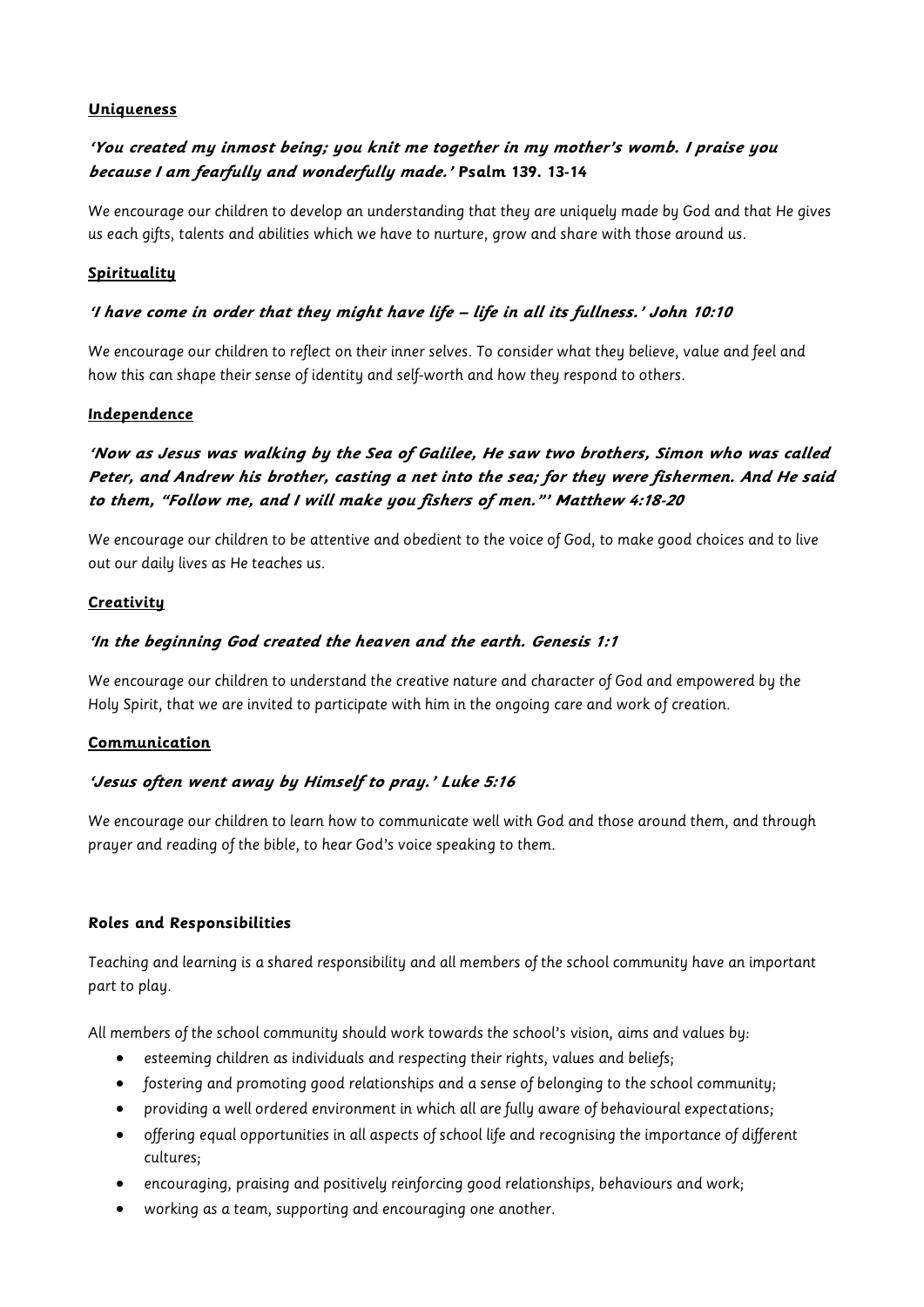Staff will endeavour to:

- have 'high expectations for everyone, by everyone'
- provide a challenging and stimulating curriculum designed to encourage all children to reach the highest standard of achievement;
- recognise and be aware of the needs of each individual child according to ability and aptitude;
- ensure that learning is progressive and continuous;
- be good role models, punctual, well prepared and organised;
- keep up-to-date with educational issues;
- provide clear information on school procedures and pupil progress;
- have a positive attitude to change and the development of their own expertise;
- establish links with the local community to prepare pupils for the opportunities, responsibilities and experiences of life;
- work collaboratively with all involved in education to develop a shared philosophy and commonality of practice.

Parents are encouraged to support their child's learning by:

- ensuring that their child attends school regularly, punctually, well-rested and in good health;
- ensuring that their child arrives at school wearing the correct uniform and bringing necessary equipment;
- providing support for the discipline within the school and for the teacher's role;
- supporting the work of educational targets and becoming actively involved in the implementation of any support programme;
- participating in discussions concerning their child's progress and attainment;
- ensuring early contact with school to discuss matters which affect a child's happiness, progress and behaviour;
- support the school in completing any home learning activities set by the school;
- ensuring that all contact addresses and telephone numbers are up to date and correct;
- allowing their child to become increasingly independent as they progress throughout the school;
- informing the school of reasons for their child's absence;

Pupils are encouraged to support the school's aims by:

- attending school in good health, maintained by adequate diet, exercise and sleep;
- attending school regularly and punctually;
- being organised, bringing necessary equipment, taking letters home promptly, etc;
- conducting themselves in an orderly manner in line with the expected behaviour policy;
- taking increased responsibility for their own learning.

The community is invited to support the school by:

- contributing to activities, such as assemblies, specialist outings, clubs, etc;
- presenting themselves as positive role models to be emulated;
- organising activities and events throughout the year to extend and deepen pupils' knowledge and skills;
- supporting school events;
- voluntarily helping in the classroom.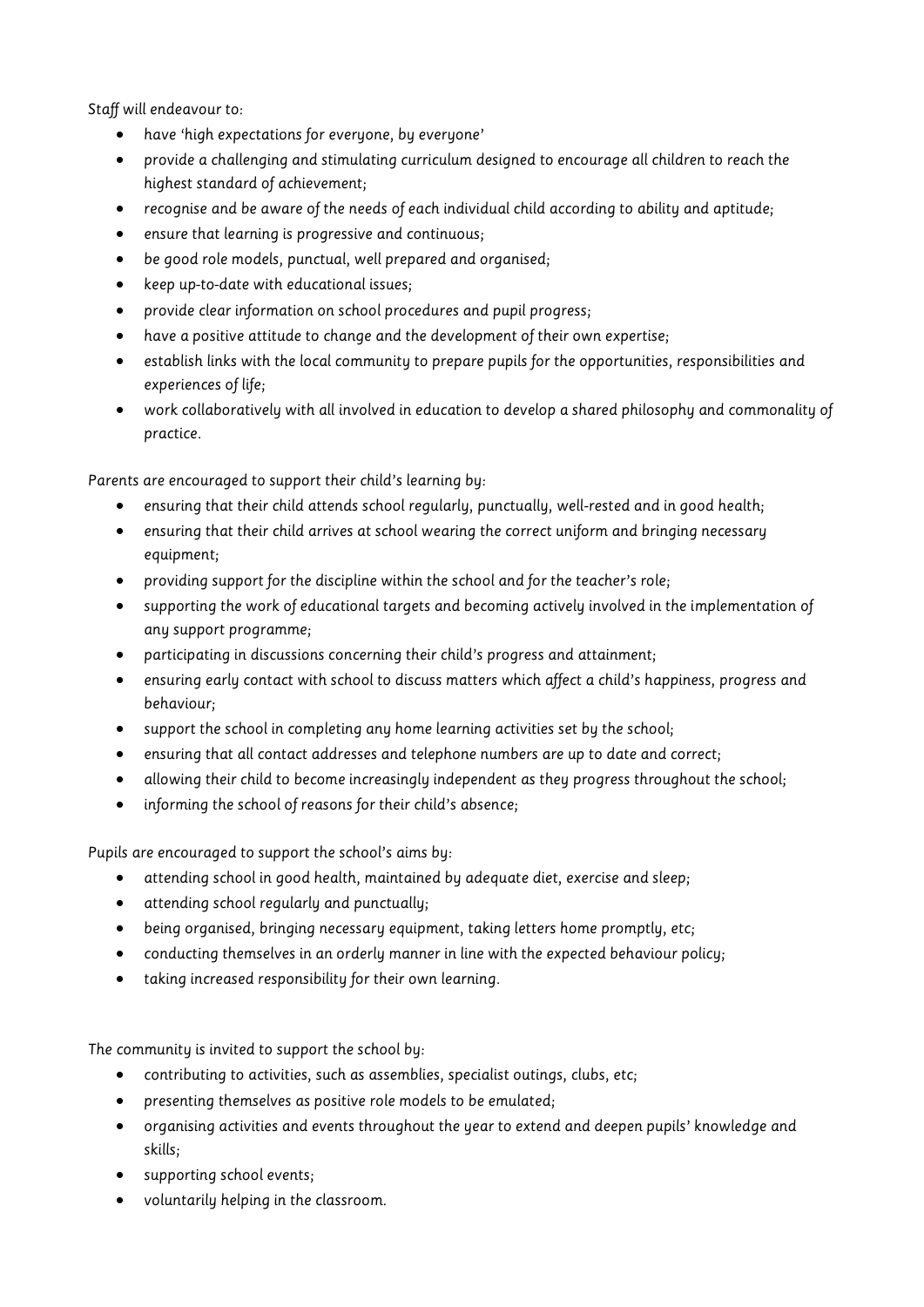# **Planning**

The foundation for curricular development is the School Development Plan (SDP), developed through a process of collaboration between staff, and approved by governors.

At Nyewood C E Infant School we are committed to following the programmes of study as required by the National Curriculum 2014 for Key Stage 1 children and the Early years foundation stage statutory framework for Early Years children. The school has created a long term curriculum map, which is designed and planned by staff. It is carefully balanced to ensure full coverage of the National Curriculum, EYFS framework, Understanding Christianity for the teaching of RE, as well as the newly introduced SRE curriculum for September 2020.

We follow a cross-curricular approach to learning where most subjects are taught through a topic and some are covered as discrete subjects. The school provides regular professional development opportunities to review planning as well as discuss various aspects of the curriculum to ensure consistency of approach and standards.

Half-termly skeleton plans are created for reading, writing and mathematics. These ensure that there is a clear progression of skills, linked to the topic if appropriate. For other subjects outlined in the school's long term curriculum map, the school has created a progression of skills document for each of these subjects. These progression of skills in all of the subjects taught are then utilised in shorter half termly and weekly planning of these subject areas. Detailed weekly and daily planning is based upon previous assessment data, pupil need and subject expectation.

Subject leaders have a variety of roles to ensure their curriculum area allows the school to work towards the school's vision, aims and values by:

- taking the lead in policy development and the production of schemes of work designed to ensure progression and continuity in their subject throughout the school;
- supporting colleagues in their development and implementation of the scheme of work, and in assessment and record-keeping activities;
- monitoring progress in their subjects and advising the SLT on action needed; taking responsibility for the purchase and organisation of central resources for their subjects;
- using release time to support colleagues;
- keeping up-to-date through reading and attending relevant courses.

Teachers ensure breadth and balance to the curriculum and endeavour to make use of cross-curricular opportunities to enhance learning. The school creates an annual teaching and learning handbook to provide staff with further information and guidance around the planning at Nyewood C E Infant School.

#### **Organisation**

The learning environment will be managed in such a way as to facilitate different styles of learning. Opportunities will be made for:

- whole class teaching;
- group work, organised according to appropriate criteria (i.e. ability, mixed ability, friendship, etc);
- one to one teaching;
- collaborative learning in pairs or groups;
- independent learning.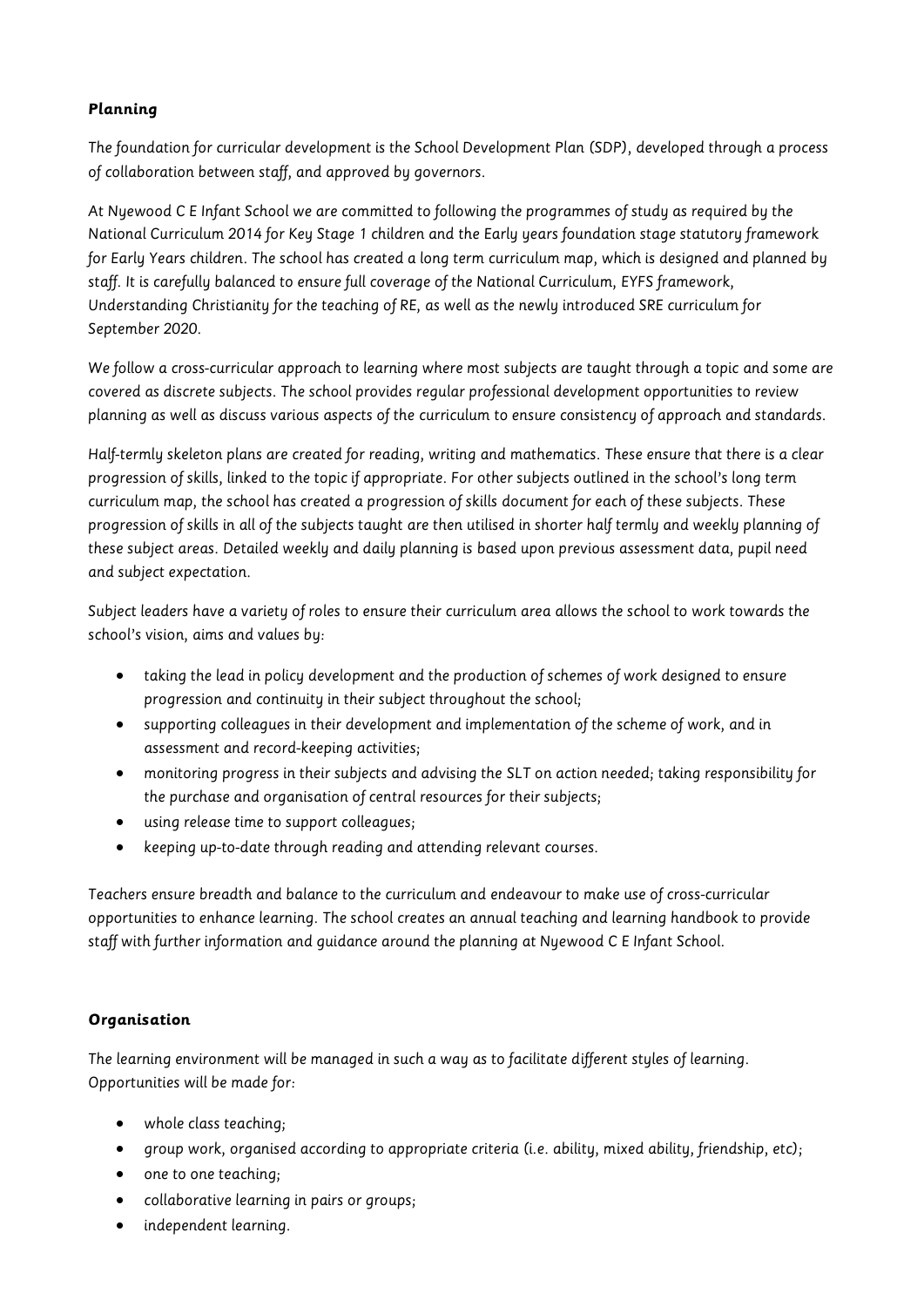# **Teaching and Learning Strategies and Styles**

In order to ensure equality of access and effective matching of tasks to needs, teachers will employ a variety of teaching and learning strategies in any one session. This will include:

- provision of an integrated curriculum;
- teacher observation;
- discussion and questioning (open and closed as appropriate);
- previewing and reviewing work;
- interactive teaching;
- conferencing, including answering and asking questions;
- speaking and listening;
- providing opportunities for reflection by pupils;
- demonstrating and have high expectations of all pupils;
- providing opportunities for repetition/reinforcement;
- providing encouragement, positive reinforcement and praise;
- making judgements and responding to individual need;
- intervening, as appropriate, in the learning process in order to encourage development;
- providing all children with opportunities for success;
- using a range of communication strategies verbal and non-verbal.
- investigation and experimentation;
- child-initiated play;
- practical exploration, imagining and role play;
- retrieving information;
- problem-solving, hypothesizing and developing thinking skills;
- making choices and decision-making;
- Provide rigorous and constructive feedback to pupils on their work;
- Use groupings flexibly;
- Use appropriate resources to stretch and challenge all pupils;
- Encourage pupils to take risks, to play with ideas and to regard all answers, whether right or wrong, as productive opportunities for learning;
- Encourage children to be become independent learners and take responsibility for their own learning.

Effective learning is ensured through the process of monitoring successful teaching (see monitoring and evaluation guidance) and pupil's learning outcome (see section on assessment and recording and reporting). Successful teaching takes account of children's prior learning and must ensure continuity and progression.

The classroom will be organised to facilitate learning and the development of independence. For example:

- learning areas will be inviting and stimulating e.g. book corners, role play areas. Learning areas will be changed regularly, in order to contribute to learning in a purposeful manner;
- there are a range of appropriate, accessible and labelled resources available at all times
- text should be used wherever possible/appropriate to develop a language rich culture and to reflect the language diversity in the school;
- pupils will be involved in the maintenance and care of all equipment, resources and the learning environment.
- displays will show the current learning and will actively be used to support learning in a thought provoking and inspiring way e.g. working walls.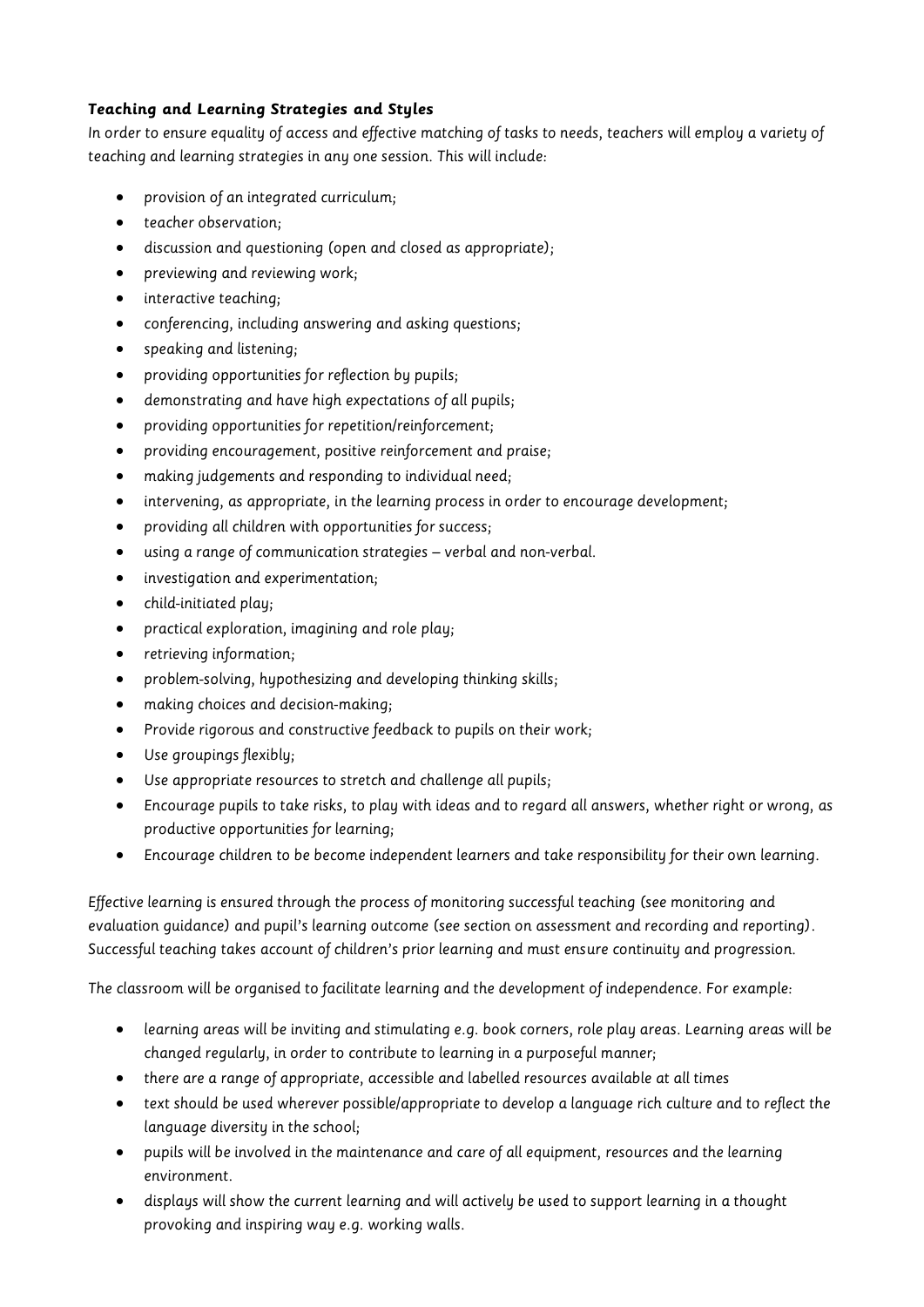Classroom support is available in the form of both learning support assistants and volunteers. These are used at the discretion of the class teacher. Students are welcomed into school and certain standards of dress and conduct are expected, guided by a school mentor.

The use of visits and visitors to enrich the curriculum is valued and these are used throughout the school to widen children's experiences and support learning across a range of subject areas.

Excellence is celebrated in display and performance. Children are given an opportunity to have their learning displayed at all times in classrooms e.g. independent learning display. School events such as performances and collective worship are seen as opportunities for all pupils to demonstrate their own best performance. Pupils are encouraged to believe that any exhibited work (performance or display) should represent their highest standards of personal achievement. Celebration certificates are given weekly to celebrate individual academic or behavioural achievement. These are communicated through a celebration worship each week led by a member of the Senior Leadership Team.

#### **Differentiation**

At Nyewood, we have high expectations of all pupils and this is reflected in our detailed planning and quality of teaching. We use a 'top down' approach to planning in which the activities provide an appropriate level of challenge to individuals. Differentiation is clearly identified to suit the individual's need and ability. Adults skilfully question pupils to challenge their thinking and provide additional extension tasks where appropriate. We share the learning objectives with the children and frequently refer back to the success criteria during each lesson. Children are also often involved in the marking of their work through the use of verbal feedback, self and peer assessment. This enables them to take ownership of their learning and understand their strengths and their next steps to move their learning forward. So that we always have the highest possible expectations of individual learners and so they can demonstrate what they can do, understand and achieve, teachers will differentiate the curriculum according to individual needs by:

- pace;
- content;
- task;
- relevance;
- resources;
- extension;
- autonomy;
- outcome;
- teacher/adult support.

Differentiated tasks will be detailed in weekly planning. Learning objectives will be specified for all differentiated teaching. Learning will ensure that it meets the needs of all abilities and all leaners, including more able children and those children with SEN. Reference will be made in weekly plans to special educational needs (SEN) where appropriate.

Pupils with SEN receive additional support provided by a range of staff members such as the class teacher, TA, specialist teachers e.g. speech and language. Additionally, advice is sought from the Inclusion Lead and relevant external support agencies when and where the need demands it. (See Special Educational Needs Policy)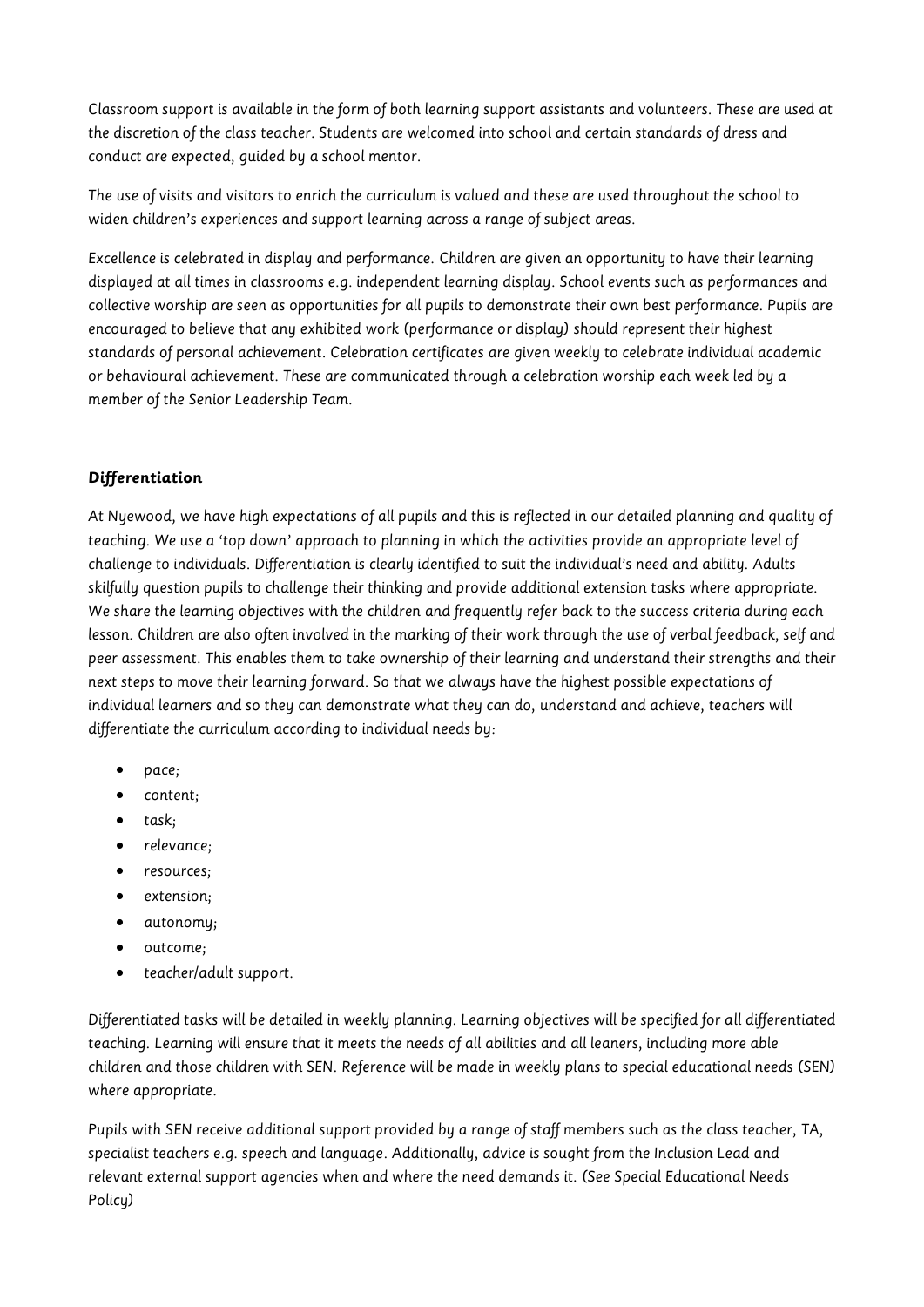Teachers set Individual Learning Plans (ILPs) each term per child. These plans contain 'SMART' targets for the child to ensure that targets are appropriate for the child and allows them to make progress. As outlined above, a range of staff will support a child with their LIP and these are regularly reviewed. Each term, the class teacher will assess the child's performance against their ILP and make any necessary updates and changes. This is in addition to the formative assessment that takes place for all pupils each term.

#### **More able**

At Nyewood, we recognise that each individual is unique. We recognise and value the strengths of all children to ensure that they receive an education that is best suited to their individual needs and abilities.

The Department for Education previously used the term 'Gifted and Talented' and now refers to the 'most able' children. At Nyewood CE Infant School we believe that there may be more able children (such as very high attainers and very high achievers) in all our classes and it is our responsibility as teachers to enable the potential of each to be fulfilled. We also believe that effective practice for very able learners is invariably good practice for all children.

In defining what is meant by the term 'more able', we have adopted the following definitions:

- Those who show an exceptional ability. This might be in areas such as music, art or sport, or a less easily acknowledged talent such as leadership, creative imagination or social maturity;
- Those children who possess a general academic learning ability which is significantly greater than those of their peers.

#### **Rationale for 'more able' provision**

The DFE places great emphasis on provision for the most able children and at Nyewood CE Infant School we endorse this for the following reasons:

Improved learning: A school focus on gifted and talented children invariably leads to improved teaching and learning both in and outside the classroom through more challenging and engaging activities;

Raised achievement: Overall standards rise because all children benefit from these improvements to teaching and learning. 'A rising tide lifts all ships.' (Joseph Renzulli, 1998);

Equality: Every child has an entitlement to have his/her needs met by the school, no matter what his/her ability;

Investment in the future: It is crucial to devise an effective identification policy that caters for both high achievers and potential high achievers. 'Today's gifted and talented pupils are tomorrow's social, intellectual, economic and cultural leaders.' (Deborah Eyre 2005).

#### **Identification of more able children**

At Nyewood we use a range of formative and summative assessment tools and we recognise that no one method of assessment can be solely relied on for accuracy. Identification of more able children is informed by the following:

• Observations of how children learn;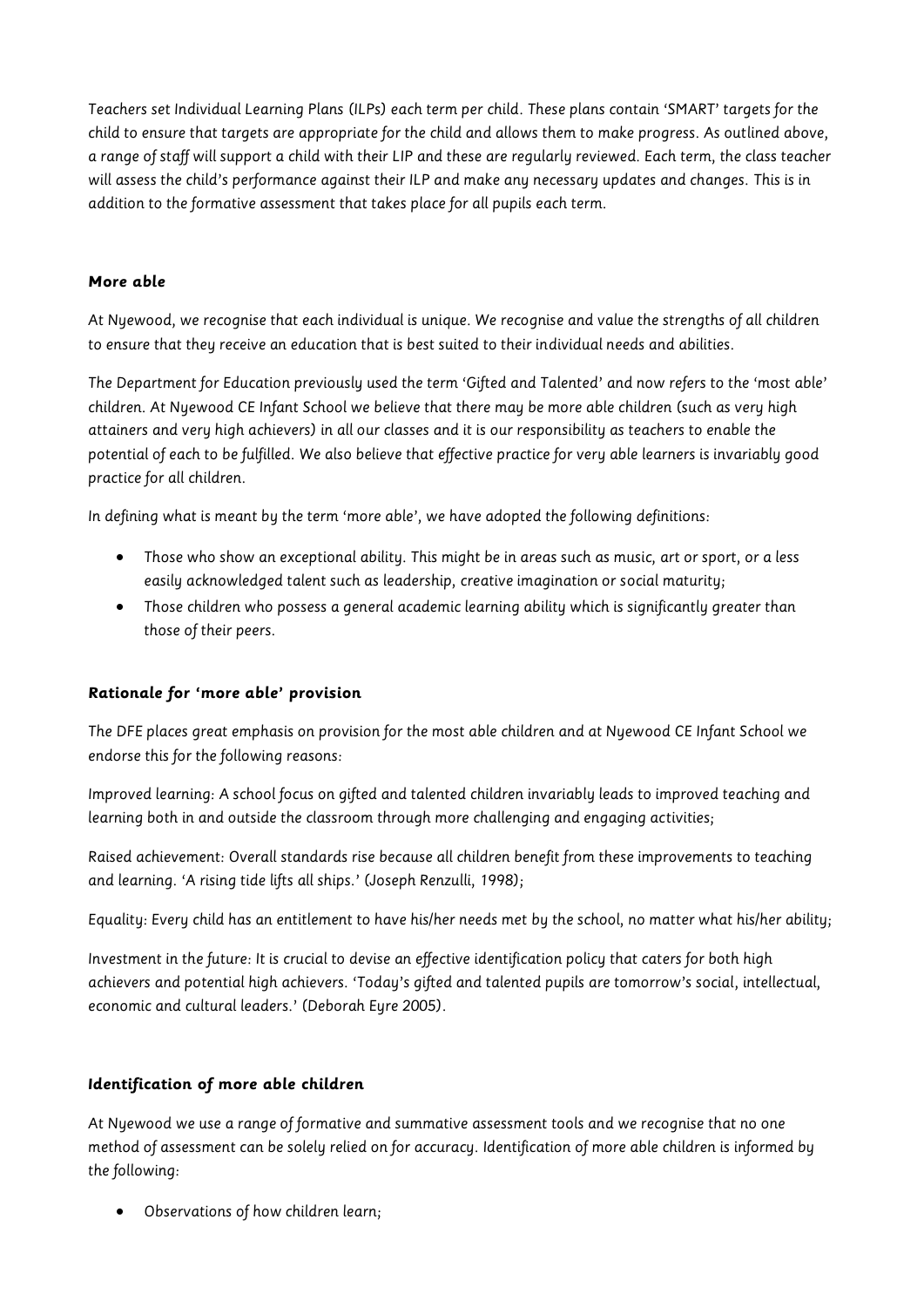- Analysis of children's work;
- Teacher assessments;
- Statutory assessments, test results and other summative assessments;
- Children's rates of progress as indicated by school tracking information;
- Information from other members of staff;
- Information from parents;
- Information from external agencies e.g. music teachers, out of school club leaders;
- Discussions with the child.

From the rich curriculum we provide, teachers can then identify the most able children and provide for them accordingly. Our subject knowledge plays a vital part in ensuring that children's learning progresses. Being secure of the concepts relating to specific subjects enables us to provide for and share with the children their next steps to move their learning forward.

#### **Provision for more able children**

We recognise that what happens in the classroom, in every lesson, on every day lies at the heart of the provision for more able pupils, and that this is the direct responsibility of every class teacher. Classrooms should be places where learners are inspired, encouraged and challenged to question, speculate and hypothesise. To provide appropriately for our gifted and talented children, our teachers will provide a curriculum that:

- Is broad and available to all learners;
- Includes opportunities for open-ended and problem-solving activities;
- Stretches the most able children and allows them to show what they can do;
- Provides depth and breadth of learning experiences;
- Develops a range of teaching and learning styles (please refer to the relevant section above).

#### **Additional Provision**

In addition to formal lessons, we provide other opportunities for pupils with particular talents and abilities:

- A range of extra-curricular activities that enable children to develop their particular talents, e.g. sport clubs.
- Access to school resources e.g. library, ICT, art to allow learners to follow and develop particular interests;
- A range of visits and visitors to further enhance the curriculum and extend more able children.

#### **Homework**

At Nyewood C E Infant School, our priority for learning at home is that our families read with their child as much as possible. In addition to this, we use 'take away tasks' to encourage parents to work with their children at home. Children are expected to take pride in their work but they can be as creative as they like and present their work in a style that they prefer. Additional, more formal activities may be set by the teacher depending on the needs of the children.

We believe that reading at home and 'take away tasks' should be set: